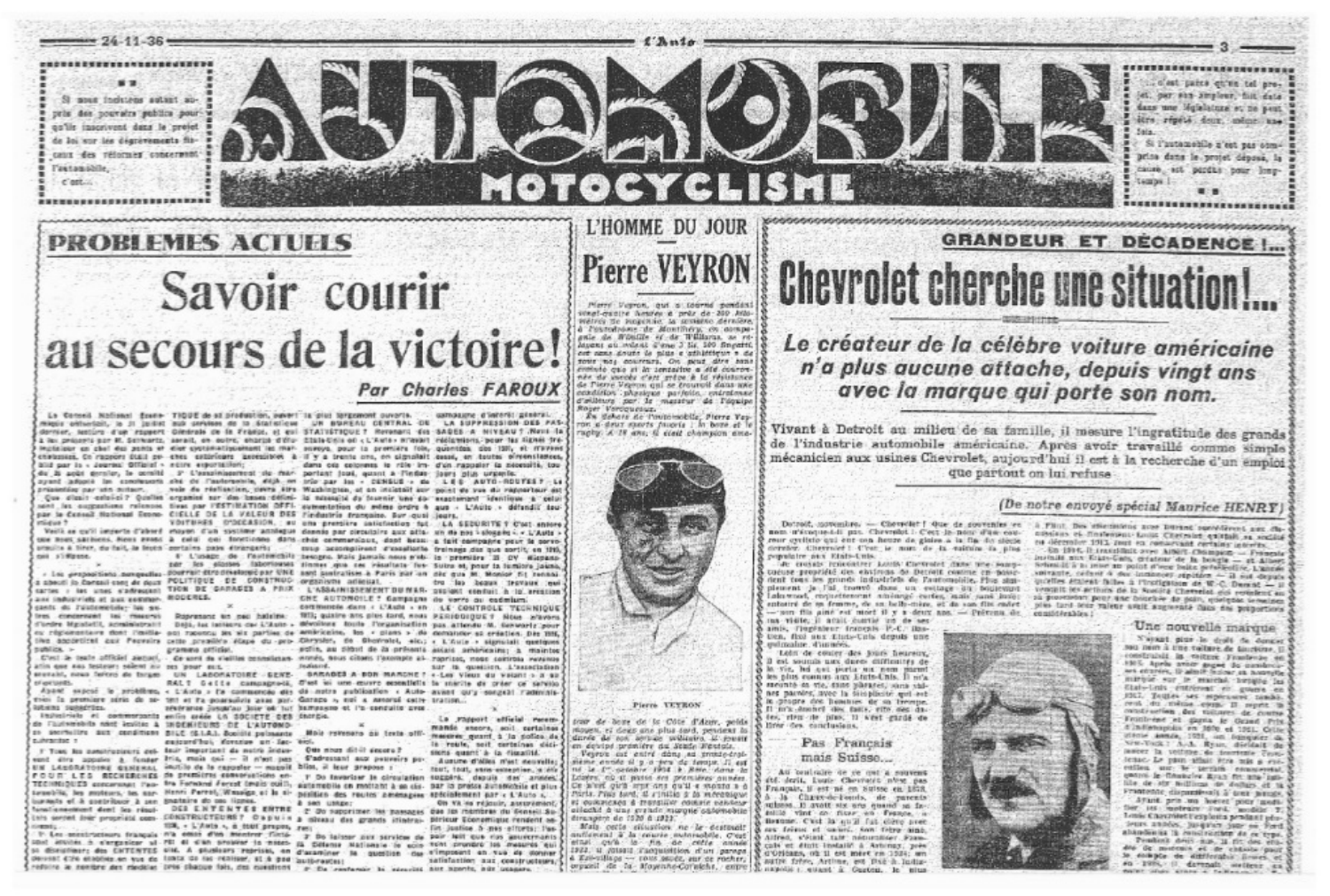teamses, Journey to reveal distant personal on assessed (personated), lemitre Jason, scripture: from treasest de cas. la diratosporant. On se réal- aix, acali consider, stanifier let rapes six all, less du promise, coup. at. securities, convenience, an allow employees folk, a Literate + rich apparation and alimorations of commence, de yo. belly contrad on consignement, as juste, dee vehicules intridu earer pay stakens specialistes l'histoire de la « GRNRHAL chile, computariet at assesses, prespant d'aisont-dine-manuels, racy it faul fonder same need same proclips, not skilleers has a son application ou prix on ta plus justicents negationistion By mends, simplement pares. numeration F. IL cerefant gas l'industria lors la COORDINATION sonnes française de série prisons pous le découssent à l'aitorit gaquickelisient ask francis were nord sunt, included one fact of you concludes pandral floorréalisation d'une solitare faure de succes. i simale, bibaste, per endidone, . Vortunt Esmas c.monagri, leute lear pennis. L'amere ao "Pacielholla Giab de<br>I connection de convenir quiete. PEU SOUTEVOC è Chat le plus remplie par un sul de celles c'elet une paperre l tomant & le divertele rarate et Arcies de res - doduc », Oato '4ti Rocerent une executation et | Souriers et seuresproint-

**Brass** Team on your foliations, major interest late (Findered Play automatic U. Do explane has explicituded bile, ann inc naranagess mining mor - A'dute - s'impagnet autia fattestian das dirigeants. 41 Erlegislauer um genärtige tann Wedge the well-yes. A shower more mean percentivers' do de player one in futurerly not peocharacement de proprietoire, etc. Bettern Call Arrest & their chains Artilaculosos secore c

montation de procede main. LA: quitation bes into con-report fait did de non TEST II y a vingt-cinq one cost bresser reterentes at re figu l'Automobile Club de l'Ouest rant al « L'Auto », ni l'A.C.C. Aveuer and parler do more use Dormed Ad and encessed place resolutes same refers also VOITURE EMPLE, ROBODYE, THAT THAT periods. L'univer, no. PAutomotive, Glub. 06: / Danis,

Troportation dans bes sale campages-in, note Favors com- in horone. L'hennese sul a co Filosogia i L'opyrier de la moveds a c UAUS r dis 196, sur : « L'Auts v n'a su que contemy bours y est lous dan Le porte quisitemp, le bien event le govre, et de Mais Fouvrier de la promis-

rail-route

REAU CENTRAL OU DYATTS M. Galwartz didd. de nestes poursuivre, a learn oblds, une a pa c la s'irouver emere.

### UNE LEOON Le duel Lorsque Lord Sandhurst parle des motocyclistes ce n'est pas uniquement à l'Angleterre considerant fragois ; les cantota polishot, enricopted par Pittat, qu'il convient de penser Ins qui debleischfeinit, en France, le snocvament de constitucion des transports, et en kinnvalle postare fritancièrement, le Crevell de la Pédénation Melvirique a en

testime portir au perturniter pour about, ture

to an gradual, of the children as prop afty. Constitutions from each other was an ex-<br>quite country control entire region. Level training characterized limits pur the creation<br>country to children and the country of the chi confrint. The Hoter Catle, vices d'africe un frain son climate a oppose à la tea-

transalar dail araw an go-

Plan-is give note on exterporal int, in on the attribute pacter à la consecution is a total contribution, in AM to a 1

#### Contrarco d'obsed

The recording esterlight of a pea actuape as goods long, rayner responses in the de Lemaria Et de hiter de ciu d'aux firme : Portant de cotto ledo, que la impieza dealer was provided to the Crown and Control Cultural an additional companies  $\mathcal{L}(\mathcal{L},\mathcal{L},\mathcal{L})$  and the contraction matter is a compact dimensional and the contraction of the contraction matter is a compact dimensional and the contraction of the contraction of the contraction of the contra receiving

#### Go pelò, ne goleex 1 ...

a stacker que volve ensert a l'onire la sincasa eprimento, la idolocycliste venuisme a de-<br>meaner rotte je plus mai solfre à la love<br>de la gret din e vo à plut p et da calle old reside, nrw. carsenes, mais accounting

the cut drint no expects, quant cut in run-

plus be withinitie full-indice, cortabulations (series formate during counts data, que termipunkin sikharide tulentikas, ormanisanska kontribuse de de os condita.<br>Punkin sikharide inpunkin sikharide (m. 1918)<br>Con colli qui punkin sikharide plus tallin punki, indikamentar A. 1910 - Article morentan,<br>consage tallin  $\label{eq:3} \begin{minipage}[t]{.09\textwidth} \begin{minipage}[t]{.09\textwidth} \begin{itemize} \color{blue}{\textbf{0.93}\textwidth} \begin{itemize} \color{blue}{\textbf{0.93}\textwidth} \begin{itemize} \color{blue}{\textbf{0.93}\textwidth} \begin{itemize} \color{blue}{\textbf{0.93}\textwidth} \begin{itemize} \color{blue}{\textbf{0.93}\textwidth} \begin{itemize} \color{blue}{\textbf{0.93}\textwidth} \begin{itemize} \color{blue}{\textbf{0.93}\textwidth} \begin{itemize} \color{blue}{\textbf{0.93}\$ 

vasgo de luniter la liberté du louise sur Clest in propre des hommes d'aspris de patique, que peux hat précurse sa moroute par subchancelor, or son proget vised. resting existing.

transport de marchenstaca auparisur a 25 thirnetrei, al foul transpirt de personne

on uns attrope parter à la consolerazion per uffere estimente edebroi au Conecil<br>deve de componient sous contenen qua des- d'administrativa des moments de cor mom Tim/cetence do una fabistatea.

Poar le missistre de la Santé pablique Ce weet pas-tout.

La contro-prejot des comionneurs res d'Autocamiens a réserve à son tras

Contrateurs das versions de pensas de el le lesion de lindis la reclamat de grand Cut is good to provide the special of Bostnia, glancy part, a campus is goodner.

> It was a goal to mind a shanger a center necessicates pour Temicus à la Frence.

Pour le ministre de la Guerre. Fig. 5. In the collection of the company of the contract of the contract of the contract of the contract of the contract of the contract of the contract of the contract of the contract of the contract of the contract of t bear arrevented

de internon de settunes de luze. A costa AR HANDARY MOLDONIA MANAGER DOMANTING Bourlet is 1300 conc. EMF. see inquale onthe voltare aport & one nange perrossed. art leggent C'est digre que puedeum quits personnel

divo an offict prend jormet a risposiother Venezum are more-former room by collela Turble è ce de moscune. Festun-July 1998 Matts and excountations at July ir aud. Previdencent, la concrete de la Tita. 344 openi, New qualquez yours play cord. duration o co ex receivos. Co vieti parto rus le coduz du désert de su carrière courgur. It pris part à la course de cotte cologicio 1.100 uno, operi, il periocipoli direc du claterment project.

Agent pris point & in course, it jis Fao.<br>culerion, an 1931, d'une 2.100 cmc, Bu. patri aut evair augentine ex conde Ceny-Annual of paynell for Grands Priz de satture 41, on 1932, il pagnati les Grands.<br>Pris de Cambiénos, de Lorraine et du<br>Cambigoy, crac clavelli insand à Tants.

en Tchécoslouquis et à Cres.<br>L'asiace suissant, suparts ha conforme .<br>L'100 'este, et rempurer .bob. victoires en Suisse Dranda Pris de Câma à Savin, de Fein the of child on rand of essenty the title L'Avennobile, au Selana, de trouve climdolves & Berlin et d'Albi et covultet Jesses d direct, Ports response giver to comple air. nalayesus, relépose r260 ene, our exmplay de 170 de suprime, à Monthay En Male, prior the random analogues a relrogont des 34 heares sur une 1.160 euro Bugetti, ci prove, nac mouvent you see

Citie année. Il sell pert aux Grende Priz de LACP-le de la Branse, politiera sport, visibunt in door in play replies dire Bagaiti, Au ditter d'estobre, in compoonld die Robert Beaton, is bes des enwel-

one are not a proprie constructing the air bearing. A part of the strained and an interest of the construction of the part of the part of the part of the part of the part of the part of the part of the part of the part of Le plan interesserie un impôti tierre nom contribut The Debta Contract of Solar Institute that the language is been associated and the control and the term impossion pulsants of<br>our data for any control of Solar Institute the function and the institute function of

le traile, automatica, dia mpensant pas gifts blez perioder. Plants Vegena a le ripure paisplan, es gode & returned Deal and distributions of et que los hands what dreads priel. El sed at its preponents air dela silan rapidi de l'erin. on allomation it division start to manipular 1 I qualitate Manuter HRNKY,

MAIK ! Association Synce the Proprietal SUBSHIP RIPRING REGISTRATIONS

EN ALLEMAGNE production automobile est en progression constante

parce que le govvernament lul apporte toute sa solituide

**EN FRANCE** la production automobile est on régression constante

parce que la geuvernament senalders ('auto conume un color de luxe l'at l'acouble de taxes

Ce qui est vrai au delà du Rhin l'est également on deck?

**CONTINUES ON CARD AND ENDINEERING CONTINUES.** 

Briank, B. Crat. Just on control for Chin. spain anoir gaged in mime choic in characterizers, 1954 conductor Lessa Chattolet marie k blev-

felte ut papea de nemetranes entrten ett Blatteriumen, deputat belefinig de Afrodoscope Bad bootbanks newveast, il quilta Beauer et titti se fiter it Porte en li tegratiki suzeksturment chez Nors, rue du Thekes, pals 2 Secovals, chez Héritore. En boau jeur, cycule en 1300, di quitta la France et combangon pour l'Avecique, il se llux Dibert ou Cannon, Quitter et Montréal, L'année seinguir. oficatully aux 21sts-Conv at executies each discussions a New-York, roads on 2007 Is successale de la margon finispaise ferrosit ses partes, first shots qu'il se piez à recode<br>de mateurs et de chérois a Boochjun, puis il scotor a Nov-<br>kurk, cher Wintsen, en theil returnen en 2004 a Boochjou en qualité de contremains chez l'april de l'applicata. inchires Noth - at then blaveday, constructour de vellures **Electricians** 

the 1963. If covered it New-York chef region to that come metter in point. Il lit sa première course au setant d'une vatture Flat, le ro sant de la mighty contain your in more de Heerst-Park, à New-York, il prit part à vert courses port des plates on herre; dans la periodice, il buluit as wened on le saterit champion d'Amerique, Pin 1953, contenut pour

-Pendant 'Gruz' are no two of 1002 on it as one a recort dry compristions at an 1988. Il reportet come in Council vanderbilt after hintheson. Il entent char Bains en an il construisit des satisses de contact qui reinqueterant de grands streak; fla 1999, fangroes slans la floate bandietch is direction its sa votture or cases, win notes abdem fet, tubet lui eut l'Hauite pourne frontione.

### La première Chevrolet.

21-Ne considerance by WoC, Driving weight desired pasuby Barother, maintenance of daily of properties: passed in mader therewise, consider the bills, and considerate and the suit la<br>movement values Chermort a fighted, statist an animation of life ture, are Fernescents devances so processor, East, Cliemost out handcall Flies, shie ingestively since a coverage be kilomètres de Detroit, royal l'assimine de Denuis que part wealt accidently wall sint babiler avec as familie a gard wealt accelerate will start the business we can be presented in the property of the property of the property of the property of the property of the property of the property of the property of the control of the contro appets, next anyon Ausprise, upon frances avail, been creanance

at nodai canvabiler Phetophylis price in 1937 a la radiat

1010, il concessioni la construction s'en mateur d'asion de fourteme, un gustes estimates on Agus success.

reliable to come and the company of the company of the company of the company of the company of the company of the company of the company of the company of the company of the company of the company of the company of the co el-les hensu projets souheut à l'eux-La goncola franscitre falcoit perdue à Louis Cheyrnier pout ce qu'il pout-daite Chevrolei en quatité de stripie mecanicies, il y resta fosqu'à It must be seen the sind on 1954.

If will an quicke s'ren employ spall he trains past survey int refuse. Only thent pressure as in beganne, Amy money relative that the proposal introduction of the region of the power of the common the common the common of the common the common of the common of the common of the common of the common of the common of the common of the com de vous employer, yeter won présents à confuctiti a

#### De temps à sutre, il vend una voiture

To tracer a gains, it would now values, said in county sion, senio le plus constont l'affinee del sec apperfisico qui on yendrer get se aut de l'argement suitant en variouseme an ethnic - che presed pay har their models to del M of he croter, more pas housin no seas pone ettes, madis que west, a fit Loan, Chatrab's out off ! a stile accalent, outre.to. desire suo situation, val conside hecitente civo, la faterra NIATO SI diff. First data maseriamis, will duments the be made to - or qui senate concernitie - it soit its encire, in pas so **Falley Vine** 

Louis Chevrolet future pitte ? Non, langla Close of Accord complex that therefore the main as has at hite com-<br>to-complex complex control complex and the chance a summer in the complex of control of some<br>differ an manifest de conclusion. Il generate on that do some that is<br> ambritains, mais il suit se réserve.

americans what could contract the partie des usines Clesrective restanceless if y a fresh site, no economico, l'aspecti Head aver see r.

- Look Who is horn ! (Hegewire que est lit

- A glass, by gally I (the members, signal it a ... fer de lyar samble and house paraly, un concline pens character. -Altitudes on he recent and the statement on dolpt : a Cing N. Chevrolet a divers rend company, if is suit, and a district de las pas kien apoptatolis.

Partner im einergren Bambomene a Castrolet's, « Clie vector a creat sea rain quil trepre a cheque angle de ross tattered a cheque angle de ros

hiser-holidinend.<br>Chrysdel Co gand nes aux finis-thilf est paur belg<br>est ir patir in sund londing.



Lorsque Louis Chevrolot Stalt a una hulle s... Cette plotographie a dié prim en 1929, à Partelloume d'Indhiguella, lime d'aux vieles de meréana Posta, en Fame<br>most doube les centes avec des critentes que les most de les latits dissertes aux le pierre andezade, du reas<br> compar de l'Etat Windams.

les transports penumeros de pensonnos et 74 Journal of Montester and constant for lowers. Strippens comes accounting a second constant of the constant of the pairs with the policy of property of the constant of the constant of the constant of the constant of the con societtions, danny mountee & Noutre Inc. descriptionstiem d'exporte d'arm sur re

its ironapacts, of pour doos time h Into

essis -I Onlini-of redmiss una baterete

formells de bout transport de manufaced.

finances dis antice de imments par un visualistant, que dictipidativa d'autorinativo e te contra-preject de l'ABPA, poeme, en outre, que les département d'automagine

unto de l'appointono de la reglerentative

Quello sura Patrigude din Chambros le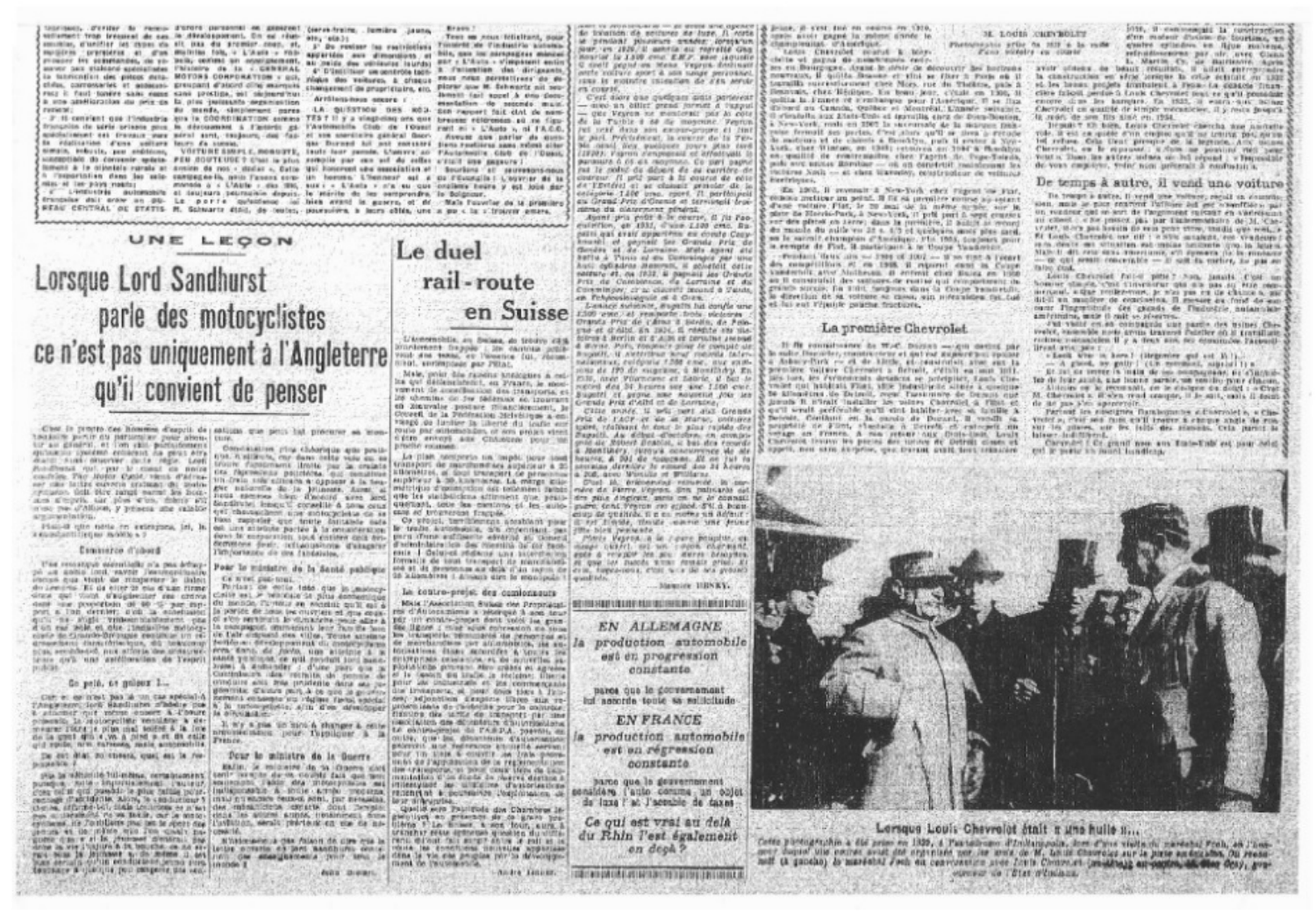# **L'Auto: November 24th, 1936**

Section Automobile/Motocyclisme

### **Glory and decline....**

### **Chevrolet tries to find a position**

## **For the past 20 years, the founder of the famous American car hasn't had any connections to the brand that bears his name.**

Living with his family in Detroit, he laments the big American automakers ingratitude. After working as a simple mechanic at a Chevy plant, he's now trying to find a job, but gets turned away everywhere.

(From our special reporter Maurice Henry)

November 1936 – Detroit, Michigan. Chevrolet! A name that evokes great memories. Chevrolet! That's the name of a great cyclist who had his time of glory at the end of the last century. Chevrolet! This is the name of the most popular car in the United States.

I was expecting to meet Louis Chevrolet, like all the big automobile industrialists, in a magnificent estate in the Detroit suburbs. To the contrary, I found him in a small cottage on Lakewood Boulevard that was nicely decorated, with his wife, his mother-in-law, and his youngest son (his older son died two years ago). Just before our meeting, he had asked over his friend P.C. Bastien, an engineer who has lived in the United States for about fifteen years.

For Louis, the happy times seem far away. He has to cope with hardships of life, he who has one of the best known names in the United States. He told me his story, not using empty phrases, but with a simplicity that suits a man like him. He told me the facts, added the dates, nothing else. He avoided to draw conclusions.

### **Not French, but Swiss …**

It has been written so many times, but Louis Chevrolet wasn't French. He was born in Switzerland in 1878, in la Chaux-de-Fonds, a child to Swiss parents. At age six his family moved to Beaune in France, where he and his brothers and sisters were educated. His oldest brother Alfred was naturalized and settled down in Artenay, close to Orléans, where he died in 1934. Another one of his brothers, Arthur, lives in Indianapolis. His youngest brother Gaston died on the race track in 1920, after having won the American Championship that same year.

Louis Chevrolet used to race bicycles, and won numerous events in Burgundy. Looking for new horizons he left Beaune, and moved to Paris where he first worked for Mors, rue du Théatre, then for Henique in Beauvais. One day, it was in 1900, he left France and embarked for America. He moved to Canada, Quebec and Montreal. The following year he found work in the United States, in New York with de Dion-Bouton. When this agency closed in 1902, Louis studied motors and chassis' in Brooklyn, then came back to New York to work for Winton in 1903. In 1904 he returned to Brooklyn as a supervisor at the Pope-Toledo agency. Later he switched to Rambler, where now the Nash automobile is being manufactured, and then to Waverley, manufacturer of electric cars.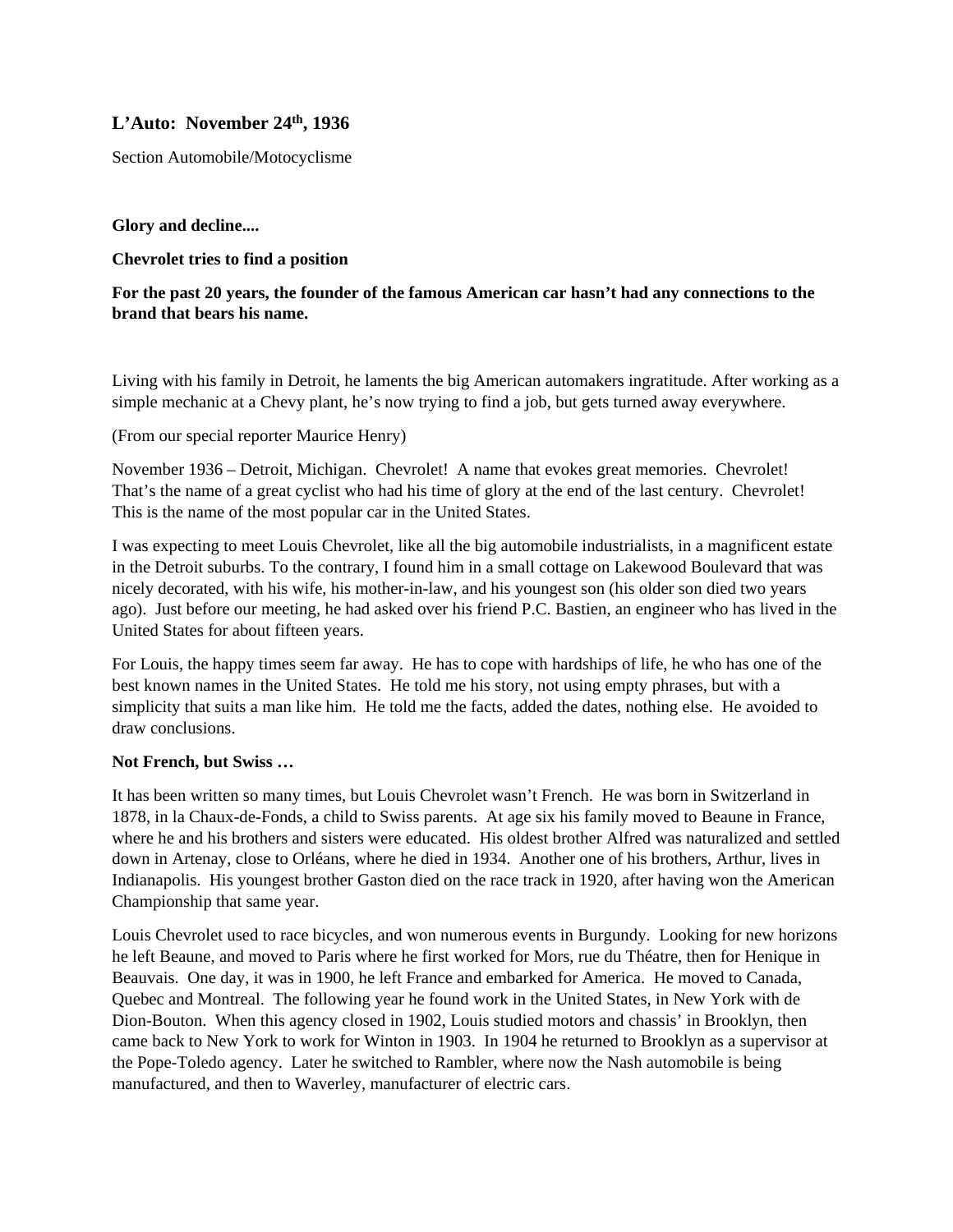In 1905, back in New York, Louis joined the Fiat agency as a technician. He ran his first race at the wheel of a Fiat car, on May 20th of the same year, at Morris-Park in New York. He beat the world record for the mile in 52.8 seconds, and only a couple of months later he was crowned an American Champion. Late in 1905 he ran with Fiat in the Vanderbilt Cup.

For 1906 and 1907 Louis didn't race, but in 1908 he entered the Vanderbilt Race again for Matheson. 1909 he was contracted with Buick, where he designed race cars that became very successful. In the 1910 Vanderbilt race, he came off the road course, killing his race mechanic, and fracturing his left shoulder.

# **The first Chevrolet**

Louis met William C. Durant, who was a financier, and now runs a grocery business in Asbury-Park, and also Mr. Little, and with them he designed the first Chevrolet car in Detroit. It was in May of 1911. From then on, one thing led to another: Louis, who lived in Flint, an industrial town about 80 km from Detroit, was assured by Durant that he wasn't going to build the Chevrolet plants in Flint, that he would like him and his family to move to Detroit. Trusting Durant, he sold his house in Flint and settled in Detroit, and later went on a trip to France. After his return to the United States, Louis found the doors of the factory in Detroit locked, and to his big surprise he learned that Durant had moved the whole operation to Flint. Discussion followed discussion, and finally Louis left the company in December 1913 while securing some interest.

In 1914, he worked with Albert Champion, a Frenchman who came to the United States, inventor of the spark plug, and with Albert Schmidt to design a pre-selective transmission. The following year, after repeating requests, (he knew W.C. Durant was behind these), he sold his stock in the Chevrolet Motor Company for a nickel and a dime. Just a few weeks later the stock went up considerably.

# **A new brand**

After losing his rights to give his own name to a touring car, Louis designed the Frontenac car in 1915. After winning numerous races, he launched the new brand. When the United States entered the war in 1917 his hopes were low, but he designed race cars that won the Indianapolis grand prix in 1920 and 1921. The same year, a banker from New York, A.A. Ryan, wanted to build the Frontenac touring car. The plan was set up for execution, when the financier Ryan went bankrupt and left debts of six million US Dollars, and so the Frontenac car was swept away.

Having acquired the patent to modify Ford Model T-engines, Louis exploited this business for several years until Ford quit manufacturing this type of engine.

For several years he developed engines and chassis' for different customers. In 1928 he was hired as a technical specialist by Stutz in Indianapolis. In 1929 he began designing an engine for a passenger plane, a four cylinder inverted and air cooled motor, in collaboration with the Glenn L. Martin Company of Baltimore. The engine was tested and proven to be good, so Louis started manufacturing a small series, when the economic crisis hit the enterprise in 1932. In the course of the financial debacle of this time Louis lost all his money he had in the banks. 1933 he got a job as a simple mechanic in a Chevrolet plant where he worked till his older son died in 1934.

And what happened then? Well, Louis Chevrolet kept on looking for new job opportunities, trying to find new employment, but he kept being refused. It almost became a legend: At the Chevrolet plants he was constantly rejected, "We can't do anything for you". And in other plants he was answered: "Impossible to hire you, your name would create a confusion".